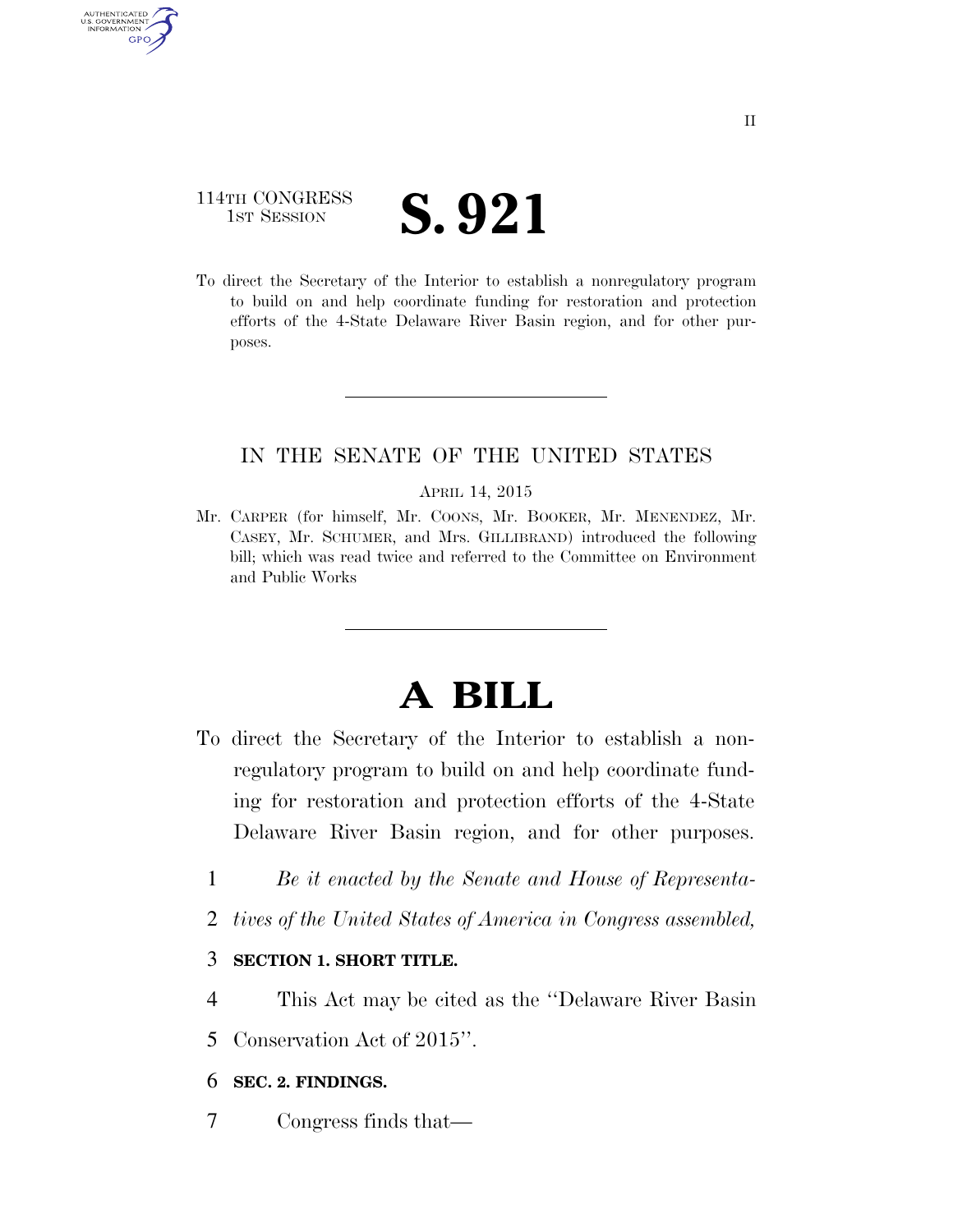| $\mathbf{1}$   | (1) the Delaware River Basin is a national             |
|----------------|--------------------------------------------------------|
| $\overline{2}$ | treasure of great cultural, environmental, ecological, |
| 3              | and economic importance;                               |
| $\overline{4}$ | $(2)$ the Basin contains over 12,500 square miles      |
| 5              | of land in the States of Delaware, New Jersey, New     |
| 6              | York, and Pennsylvania, including nearly 800 square    |
| $\overline{7}$ | miles of bay and more than 2,000 tributary rivers      |
| $8\phantom{1}$ | and streams;                                           |
| 9              | $(3)$ the Basin is home to more than $8,000,000$       |
| 10             | people who depend on the Delaware River and the        |
| 11             | Delaware Bay as an economic engine, a place of         |
| 12             | recreation, and a vital habitat for fish and wildlife; |
| 13             | (4) the Basin provides clean drinking water to         |
| 14             | more than $15,000,000$ people, including New York      |
| 15             | City, which relies on the Basin for approximately      |
| 16             | half of the drinking water supply of the city, and     |
| 17             | Philadelphia, whose most significant threat to the     |
| 18             | drinking water supply of the city is loss of forests   |
| 19             | and other natural cover in the Upper Basin, accord-    |
| 20             | ing to a study conducted by the Philadelphia Water     |
| 21             | Department;                                            |
| 22             | (5) the Basin contributes $$25,000,000,000$ an-        |
| 23             | activity, provides<br>nually<br>in economic            |
| 24             | $$21,000,000,000$ in ecosystem goods and services      |

per year, and is directly or indirectly responsible for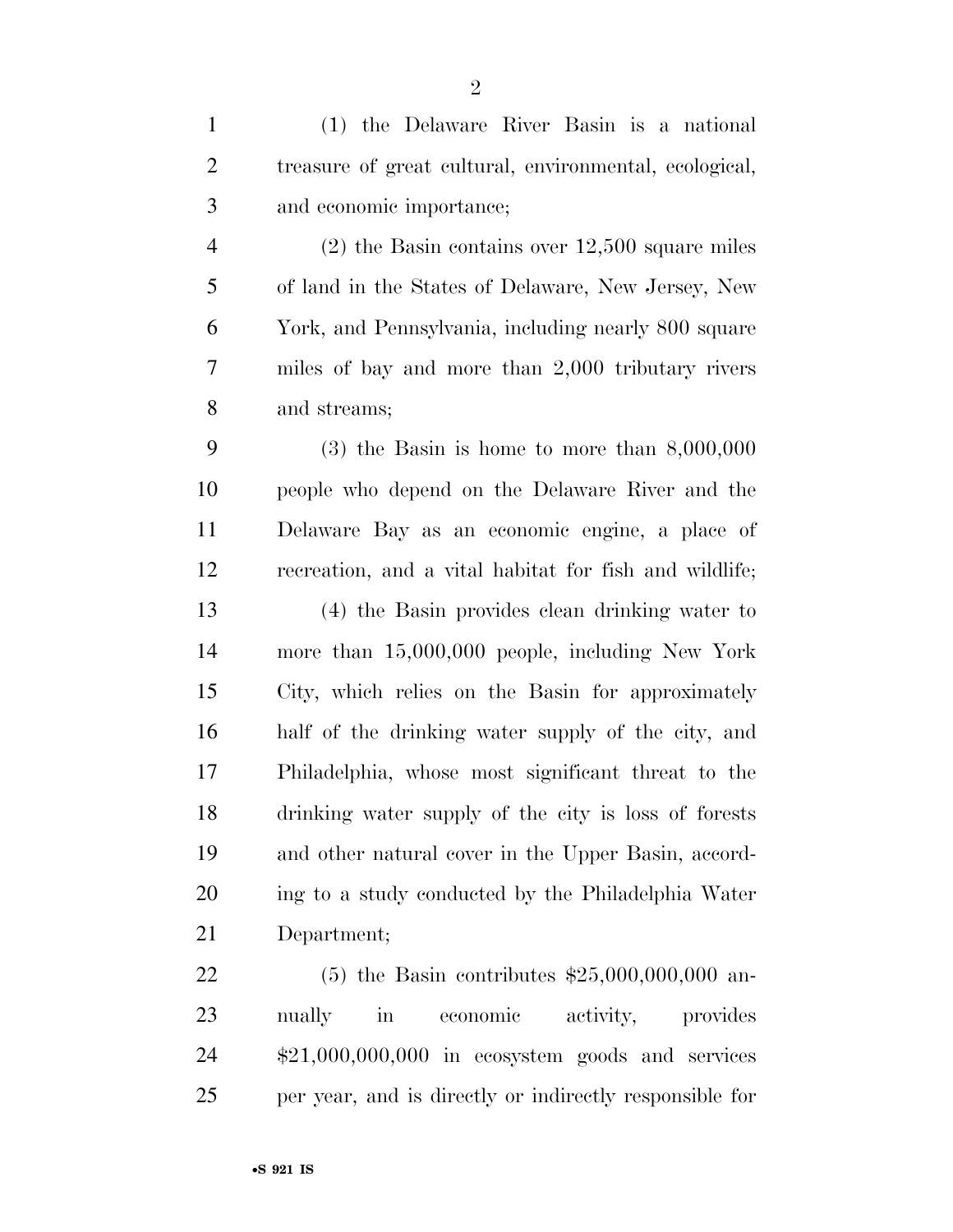600,000 jobs with \$10,000,000,000 in annual wages;

 (6) almost 180 species of fish and wildlife are considered special status species in the Basin due to habitat loss and degradation, particularly sturgeon, eastern oyster, horseshoe crabs, and red knots, which have been identified as unique species in need of habitat improvement;

 (7) the Basin provides habitat for over 200 resident and migrant fish species, includes signifi- cant recreational fisheries, and is an important source of eastern oyster, blue crab, and the largest population of the American horseshoe crab;

 (8) the annual dockside value of commercial eastern oyster fishery landings for the Delaware Es- tuary is nearly \$4,000,000, making it the fourth most lucrative fishery in the Delaware River Basin watershed, and proven management strategies are available to increase oyster habitat, abundance, and harvest;

 (9) the Delaware Bay has the second largest concentration of shorebirds in North America and is designated as one of the 4 most important shorebird migration sites in the world;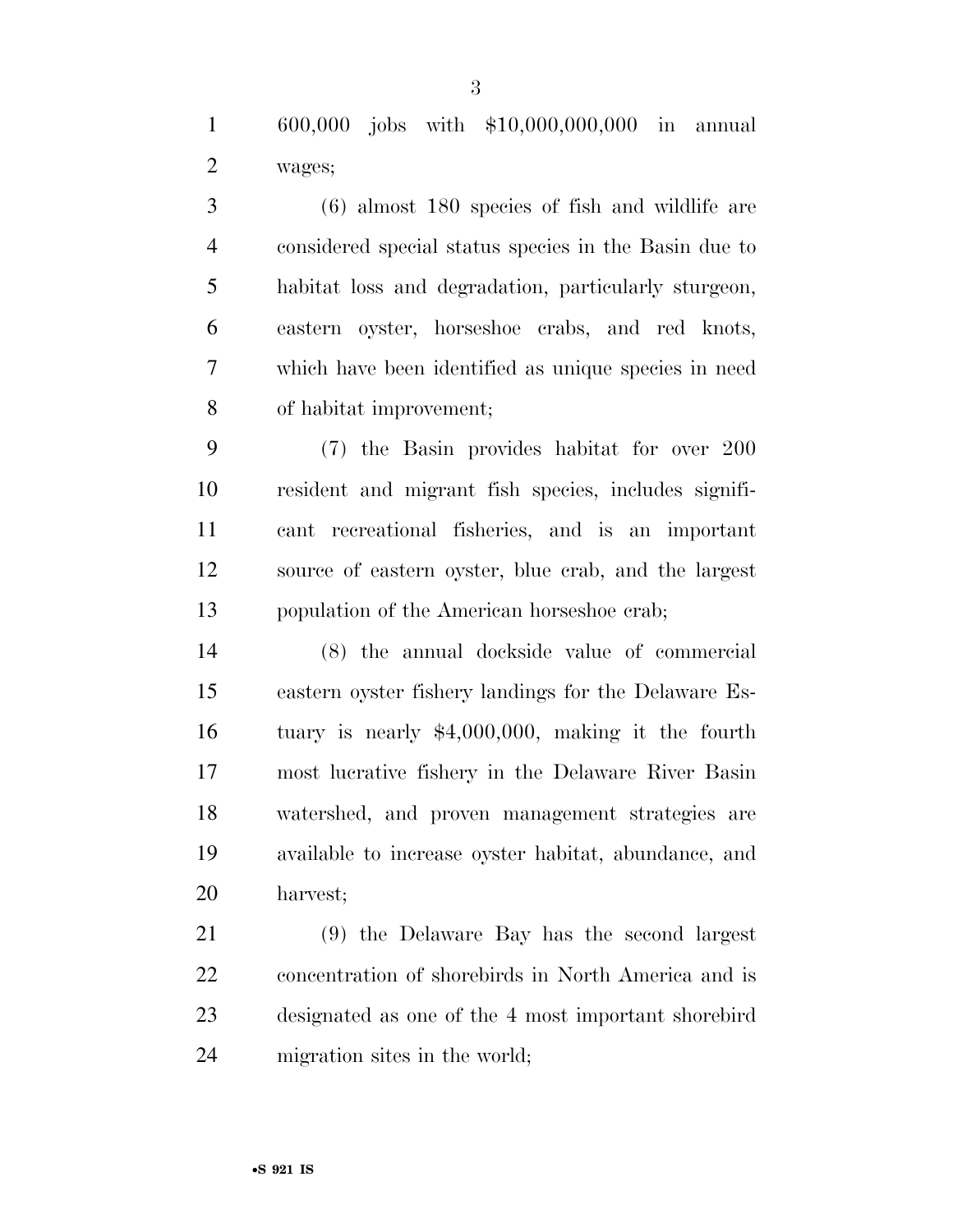(10) the Basin, 50 percent of which is forested, also has over 700,000 acres of wetland, more than 126,000 acres of which are recognized as inter- nationally important, resulting in a landscape that provides essential ecosystem services, including recreation, commercial, and water quality benefits;

 (11) much of the remaining exemplary natural landscape in the Basin is vulnerable to further deg- radation, as the Basin gains approximately 10 square miles of developed land annually, and with new development, urban watersheds are increasingly covered by impervious surfaces, amplifying the quan-13 tity of polluted runoff into rivers and streams;

 (12) the Delaware River is the longest undammed river east of the Mississippi; a critical component of the National Wild and Scenic Rivers System in the Northeast, with more than 400 miles designated; home to one of the most heavily visited National Park units in the United States, the Dela- ware Water Gap National Recreation Area; and the 21 location of 6 National Wildlife Refuges;

 (13) the Delaware River supports an inter- nationally renowned cold water fishery in more than 80 miles of its northern headwaters that attracts tens of thousands of visitors each year and generates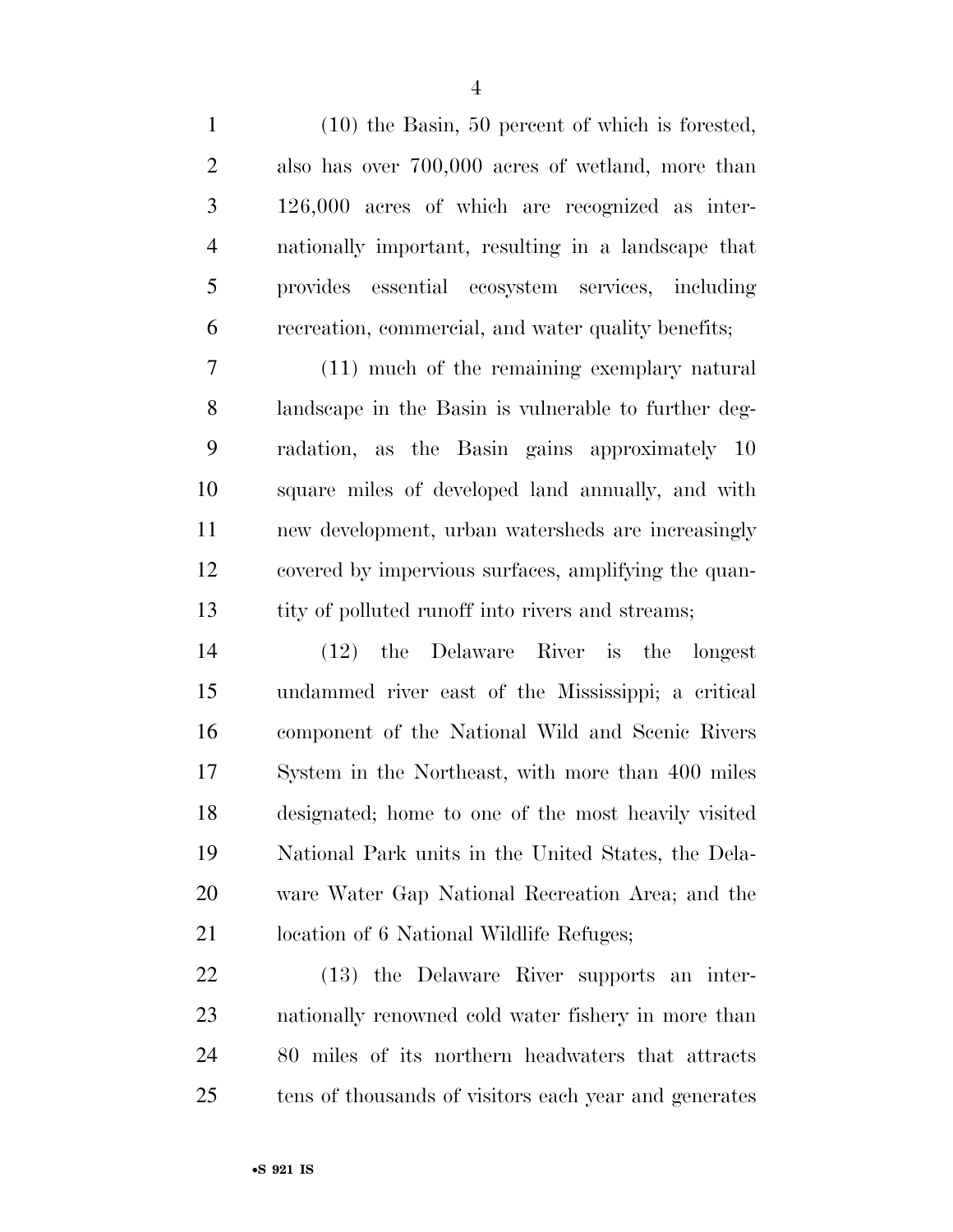1 over \$21,000,000 in annual revenue through tourism and recreational activities;

 (14) management of water volume in the Basin is critical to flood mitigation and habitat for fish and wildlife, and following 3 major floods along the Delaware River since 2004, the Governors of the States of Delaware, New Jersey, New York, and Pennsylvania have called for natural flood damage reduction measures to combat the problem, including restoring the function of riparian corridors;

 (15) the Delaware River Port Complex (includ- ing docking facilities in the States of Delaware, New Jersey, and Pennsylvania) is one of the largest freshwater ports in the world, the Port of Philadel- phia handles the largest volume of international ton- nage and 70 percent of the oil shipped to the East Coast, and the Port of Wilmington, a full-service deepwater port and marine terminal supporting more than 12,000 jobs, is the busiest terminal on the Delaware River, handling more than 400 vessels per year with an annual import/export cargo tonnage of more than 4,000,000 tons;

 (16) the Delaware Estuary, where freshwater from the Delaware River mixes with saltwater from the Atlantic Ocean, is one of the largest and most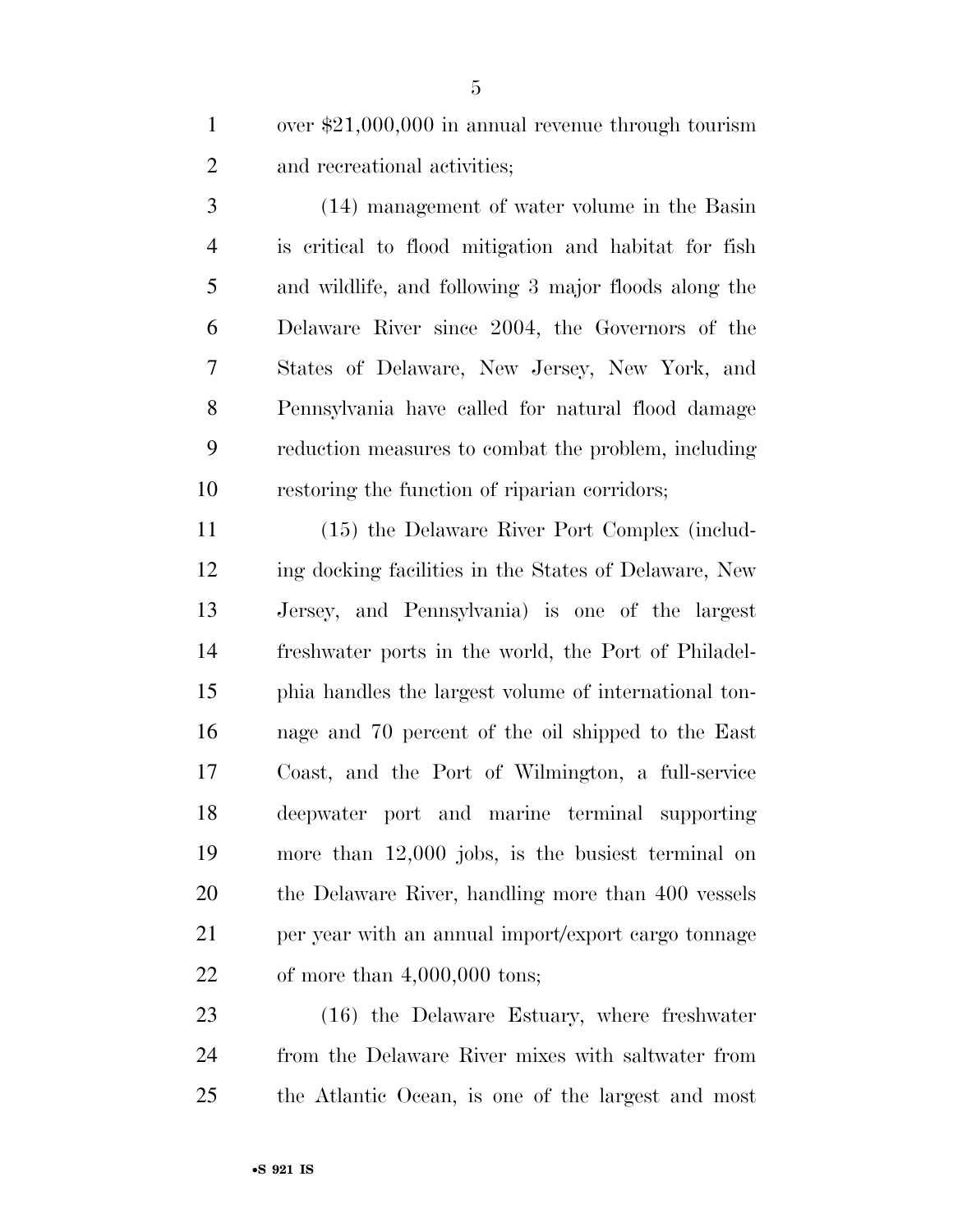complex of the 28 estuaries in the National Estuary Program, and the Partnership for the Delaware Es- tuary works to improve the environmental health of the Delaware Estuary;

 (17) the Delaware River Basin Commission is a Federal-interstate compact government agency charged with overseeing a unified approach to man- aging the river system and implementing important water resources management projects and activities throughout the Basin that are in the national inter-est;

 (18) restoration activities in the Basin are sup- ported through several Federal and State agency programs, and funding for those important pro- grams should continue and complement the estab- lishment of the Delaware River Basin Restoration Program, which is intended to build on and help co- ordinate restoration and protection funding mecha- nisms at the Federal, State, regional, and local lev-els; and

 (19) the existing and ongoing voluntary con- servation efforts in the Delaware River Basin neces- sitate improved efficiency and cost effectiveness, as well as increased private-sector investments and co-ordination of Federal and non-Federal resources.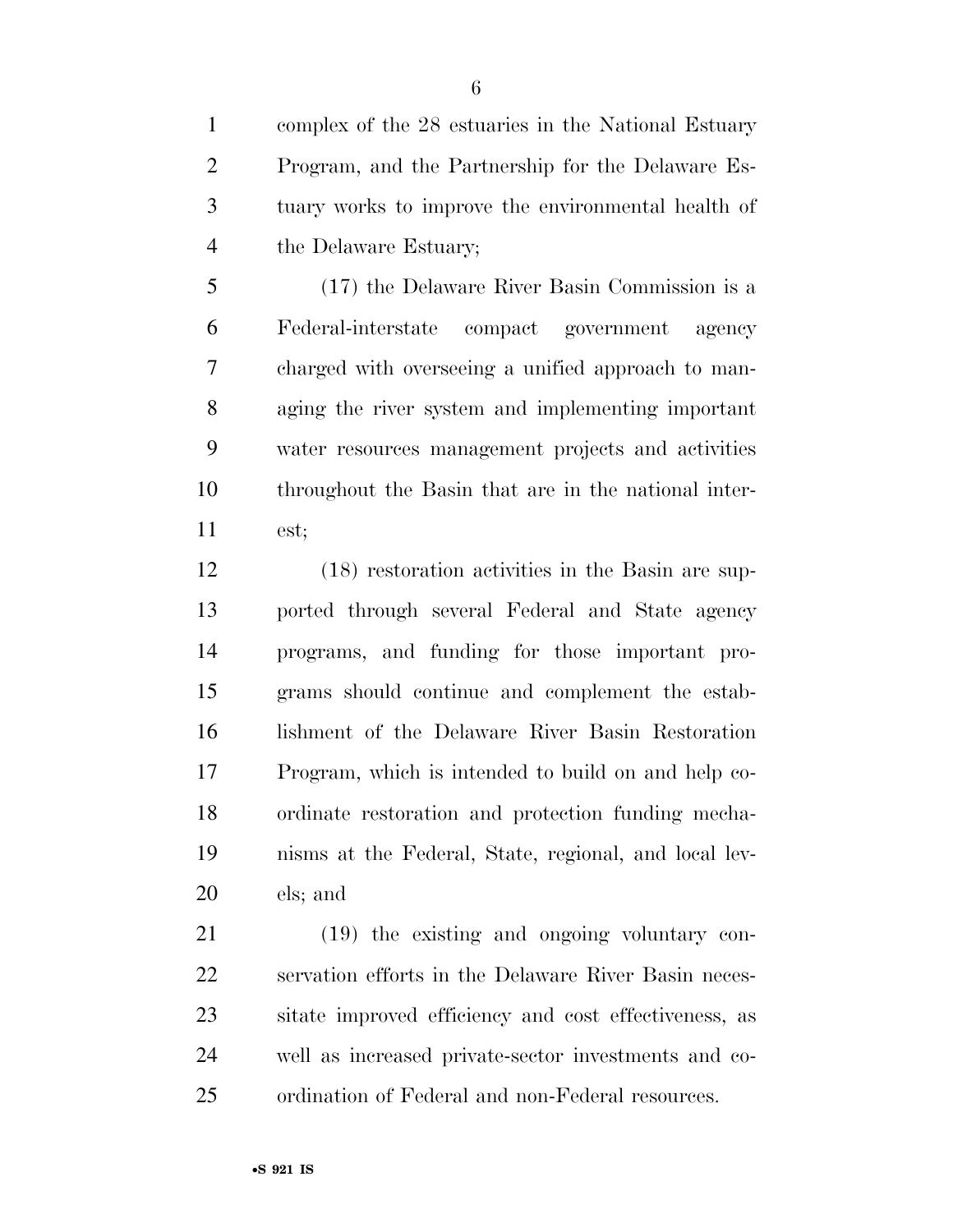## **SEC. 3. DEFINITIONS.**

In this Act:

| 3              | (1) BASIN.—The term "Basin" means the 4-            |
|----------------|-----------------------------------------------------|
| $\overline{4}$ | State Delaware Basin region, including all of Dela- |
| 5              | ware Bay and portions of the States of Delaware,    |
| 6              | New Jersey, New York, and Pennsylvania located in   |
| 7              | the Delaware River watershed.                       |
| 8              | (2) BASIN STATE.—The term "Basin State"             |
| 9              | means each of the States of Delaware, New Jersey,   |
| 10             | New York, and Pennsylvania.                         |
| 11             | (3) DIRECTOR.—The term "Director" means             |
| 12             | the Director of the United States Fish and Wildlife |
| 13             | Service.                                            |
| 14             | FOUNDATION.—The term "Foundation"<br>(4)            |
| 15             | means the National Fish and Wildlife Foundation, a  |
| 16             | congressionally chartered foundation established by |
| 17             | section 2 of the National Fish and Wildlife Founda- |
| 18             | tion Establishment Act (16 U.S.C. 3701).            |
| 19             | (5) GRANT PROGRAM.—The term "grant pro-             |
| 20             | gram" means the voluntary Delaware River Basin      |
| 21             | Restoration Grant Program established under sec-    |
| 22             | tion 5.                                             |
| 23             | (6) PROGRAM.—The term "program" means               |
| 24             | the nonregulatory Delaware River Basin restoration  |
| 25             | program established under section 4.                |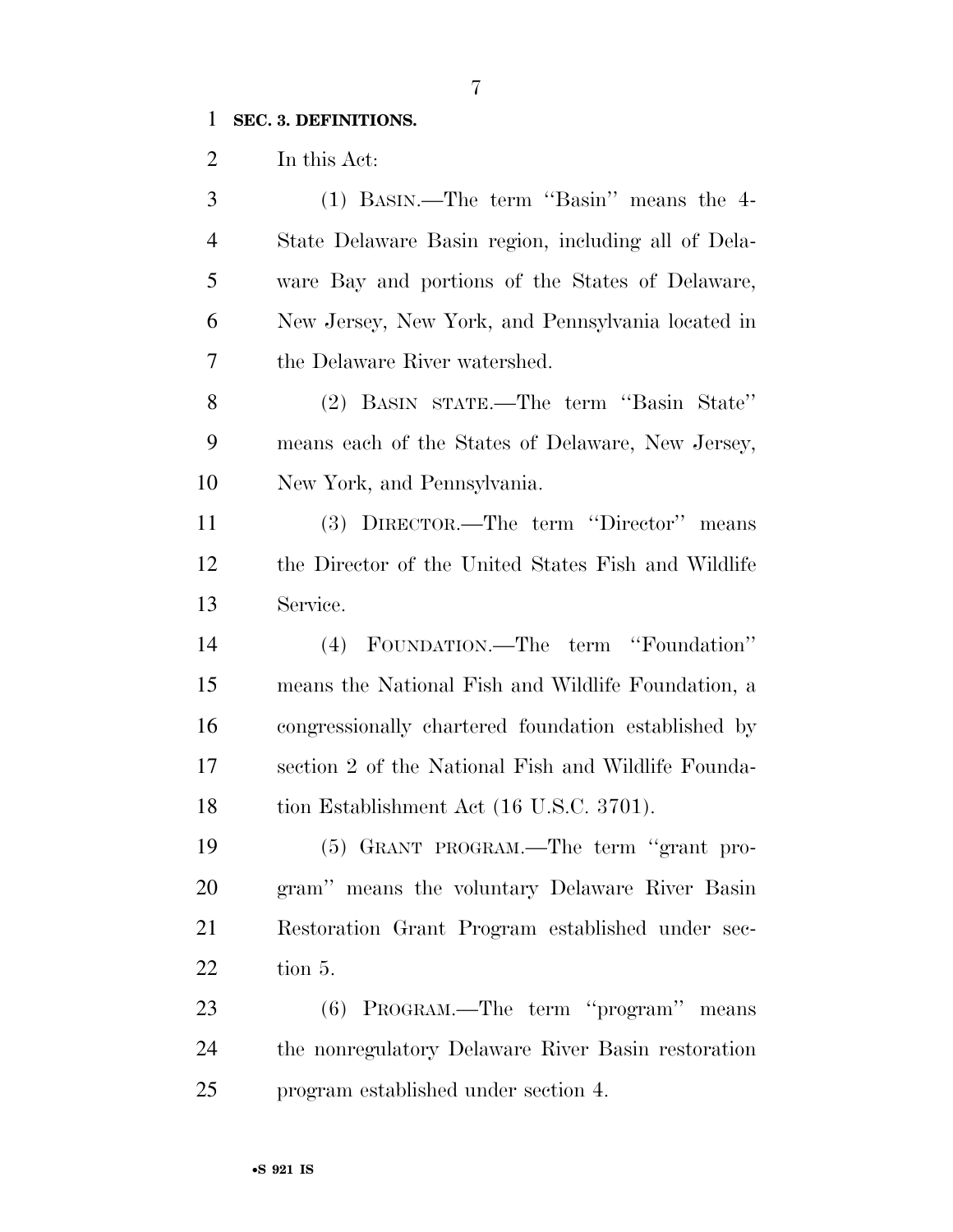| $\mathbf{1}$   | RESTORATION AND PROTECTION.—The<br>(7)                     |
|----------------|------------------------------------------------------------|
| $\overline{2}$ | term "restoration and protection" means the con-           |
| 3              | servation, stewardship, and enhancement of habitat         |
| $\overline{4}$ | for fish and wildlife to preserve and improve eco-         |
| 5              | systems and ecological processes on which they de-         |
| 6              | pend, and for use and enjoyment by the public.             |
| 7              | (8) SECRETARY.—The term "Secretary" means                  |
| 8              | the Secretary of the Interior, acting through the Di-      |
| 9              | rector.                                                    |
| 10             | (9) SERVICE.—The term "Service" means the                  |
| 11             | United States Fish and Wildlife Service.                   |
| 12             | SEC. 4. PROGRAM ESTABLISHMENT.                             |
| 13             | (a) ESTABLISHMENT.—Not later than 180 days after           |
| 14             | the date of enactment of this Act, the Secretary shall es- |
| 15             | tablish a nonregulatory program to be known as the         |
| 16             | "Delaware River Basin restoration program".                |
| 17             | (b) DUTIES.—In carrying out the program, the Sec-          |
|                | 18 retary shall—                                           |
| 19             | (1) draw on existing and new management                    |
| 20             | plans for the Basin, or portions of the Basin, and         |
| 21             | work in consultation with applicable management            |
| 22             | entities, including representatives of the Partnership     |
| 23             | for the Delaware Estuary, the Delaware River Basin         |
| 24             | Commission, the Federal Government, and other              |
| 25             | State and local governments, and regional and non-         |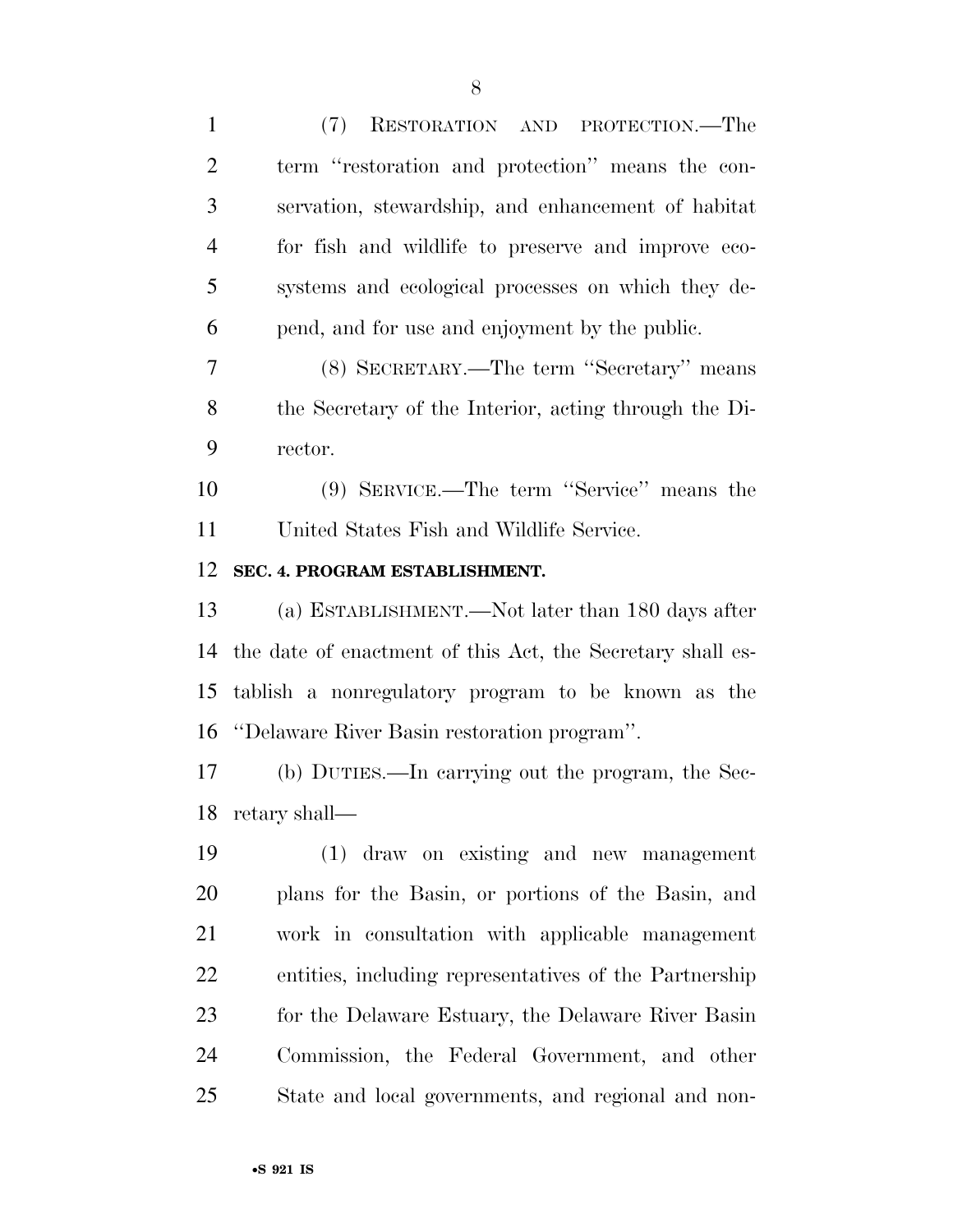| $\mathbf{1}$   | profit organizations, as appropriate, to identify,   |
|----------------|------------------------------------------------------|
| $\overline{2}$ | prioritize, and implement restoration and protection |
| 3              | activities within the Basin;                         |
| $\overline{4}$ | $(2)$ adopt a Basinwide strategy that—               |
| 5              | $(A)$ supports the implementation of a               |
| 6              | shared set of science-based restoration and pro-     |
| 7              | tection activities developed in accordance with      |
| 8              | paragraph $(1)$ ;                                    |
| 9              | (B) targets cost-effective projects with             |
| 10             | measurable results; and                              |
| 11             | (C) maximizes conservation outcomes with             |
| 12             | no net gain of Federal full-time equivalent em-      |
| 13             | ployees; and                                         |
| 14             | (3) establish the voluntary grant and technical      |
| 15             | assistance programs in accordance with section 5.    |
| 16             | (c) COORDINATION.—In establishing the program,       |
| 17             | the Secretary shall consult, as appropriate, with—   |
| 18             | (1) the heads of Federal agencies, including-        |
| 19             | (A) the Administrator of the Environ-                |
| 20             | mental Protection Agency;                            |
| 21             | (B) the Administrator of the National Oce-           |
| <u>22</u>      | anic and Atmospheric Administration;                 |
| 23             | (C) the Chief of the Natural Resources               |
| 24             | Conservation Service;                                |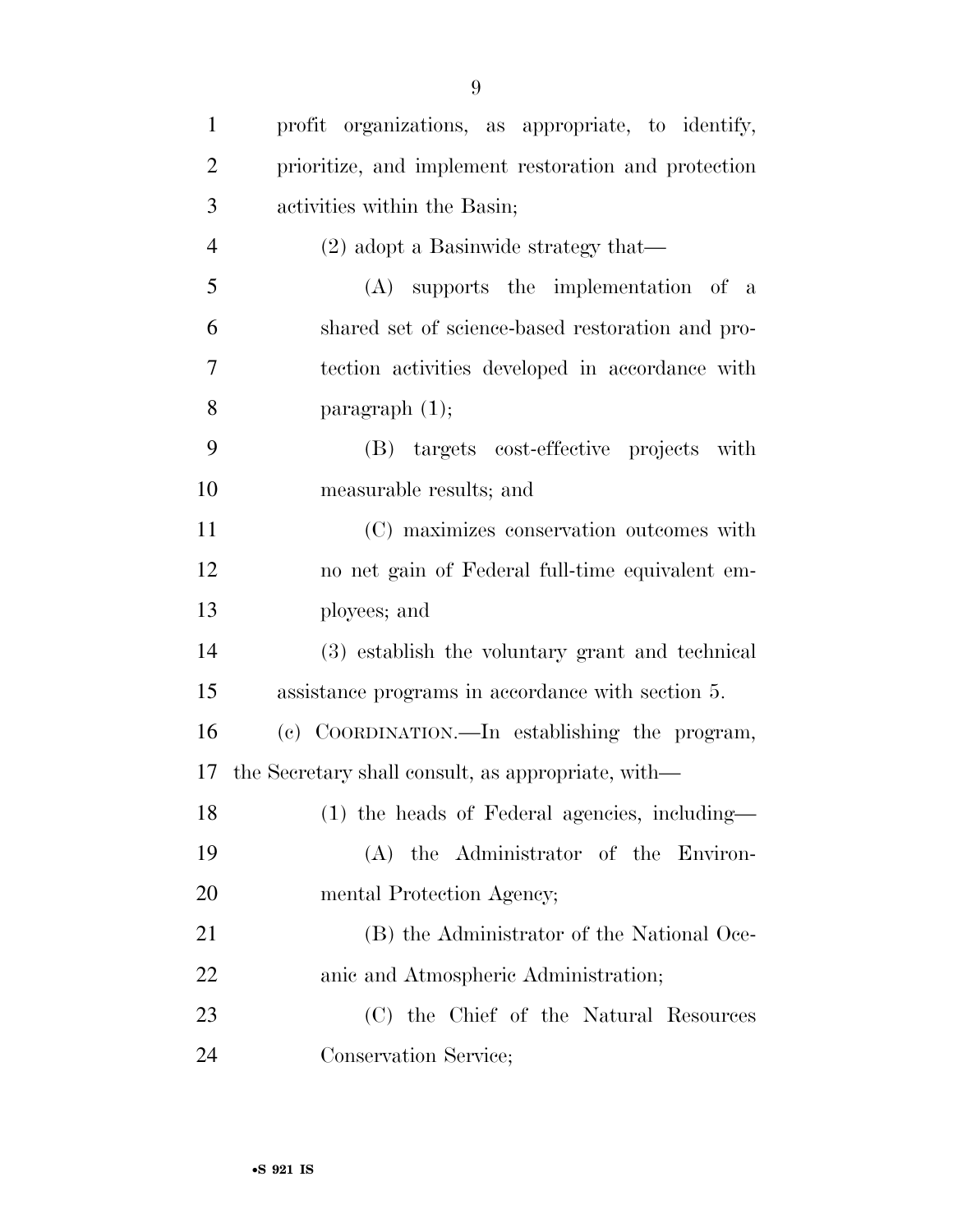| $\mathbf{1}$   | (D) the Chief of Engineers of the Corps of             |
|----------------|--------------------------------------------------------|
| $\overline{2}$ | Engineers; and                                         |
| 3              | (E) the head of any other applicable agen-             |
| $\overline{4}$ | cy;                                                    |
| 5              | (2) the Governors of the Basin States;                 |
| 6              | (3) the Partnership for the Delaware Estuary;          |
| 7              | (4) the Delaware River Basin Commission;               |
| 8              | (5) fish and wildlife joint venture partnerships;      |
| 9              | and                                                    |
| 10             | (6) other public agencies and organizations with       |
| 11             | authority for the planning and implementation of       |
| 12             | conservation strategies in the Basin.                  |
| 13             | (d) PURPOSES.—The purposes of the program in-          |
| 14             | clude—                                                 |
| 15             | (1) coordinating restoration and protection ac-        |
| 16             | tivities among Federal, State, local, and regional en- |
| 17             | tities<br>and conservation partners throughout the     |
| 18             | Basin;                                                 |
| 19             | (2) carrying out coordinated restoration and           |
| 20             | protection activities, and providing for technical as- |
| 21             | sistance throughout the Basin and Basin States—        |
| 22             | $(A)$ to sustain and enhance fish and wild-            |
| 23             | life habitat restoration and protection activities;    |
| 24             | (B) to improve and maintain water quality              |
| 25             | to support fish and wildlife, as well as the habi-     |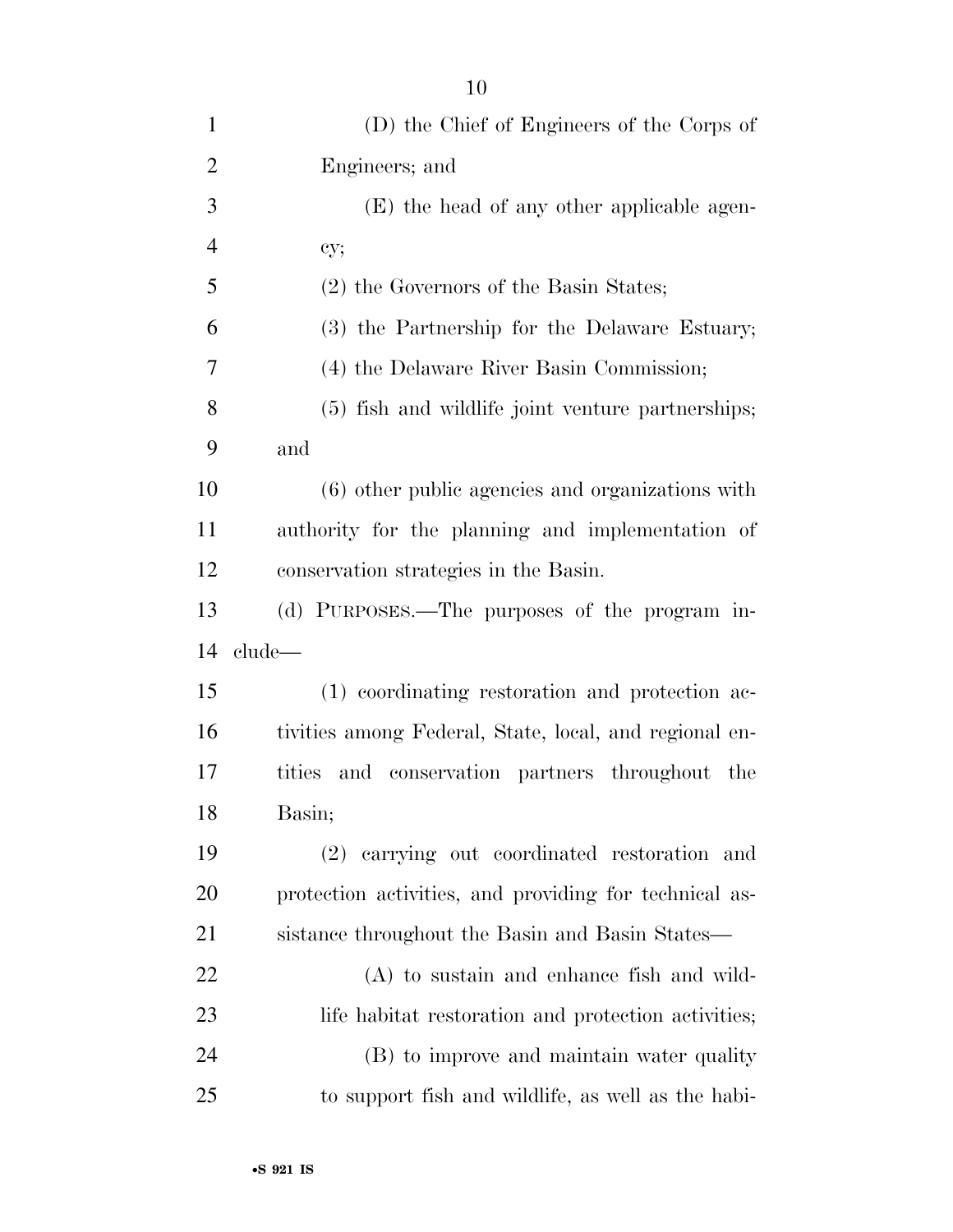| $\mathbf{1}$   | tats of fish and wildlife, and drinking water for  |
|----------------|----------------------------------------------------|
| $\overline{2}$ | people;                                            |
| 3              | (C) to sustain and enhance water manage-           |
| $\overline{4}$ | ment for volume and flood damage mitigation        |
| 5              | improvements to benefit fish and wildlife habi-    |
| 6              | tat;                                               |
| $\tau$         | (D) to improve opportunities for public ac-        |
| 8              | cess and recreation in the Basin consistent with   |
| 9              | the ecological needs of fish and wildlife habitat; |
| 10             | (E) to facilitate strategic planning to maxi-      |
| 11             | mize the resilience of natural systems and habi-   |
| 12             | tats under changing watershed conditions;          |
| 13             | (F) to engage the public through outreach,         |
| 14             | education, and citizen involvement, to increase    |
| 15             | capacity and support for coordinated restora-      |
| 16             | tion and protection activities in the Basin;       |
| 17             | (G) to increase scientific capacity to sup-        |
| 18             | port the planning, monitoring, and research ac-    |
| 19             | tivities necessary to carry out coordinated res-   |
| 20             | toration and protection activities; and            |
| 21             | (H) to provide technical assistance to carry       |
| 22             | out restoration and protection activities in the   |
| 23             | Basin.                                             |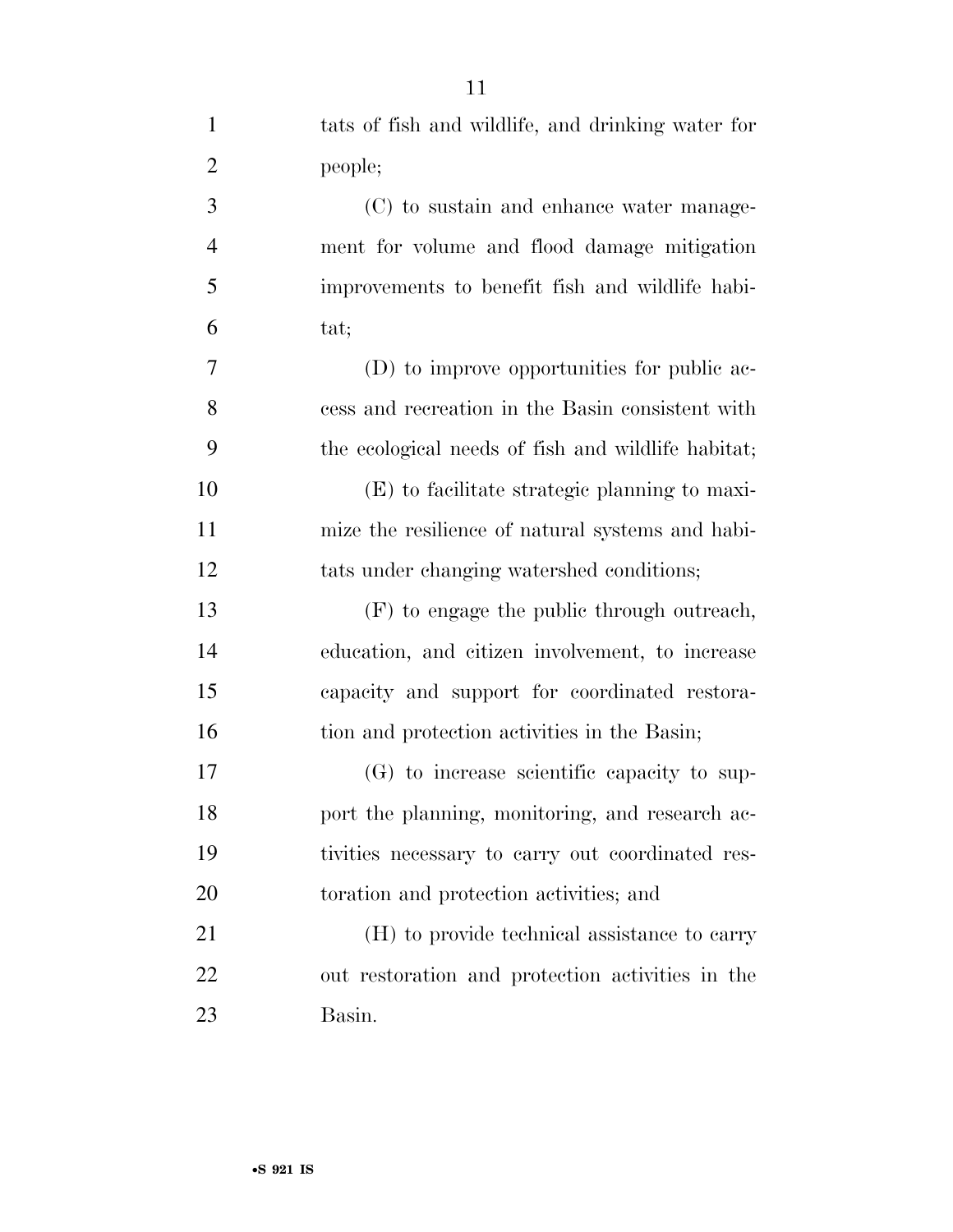**SEC. 5. GRANTS AND ASSISTANCE.** 

 (a) DELAWARE RIVER BASIN RESTORATION GRANT PROGRAM.—To the extent that funds are available to carry out this section, the Secretary shall establish a vol- untary grant and technical assistance program to be known as the ''Delaware River Basin Restoration Grant Program'' to provide competitive matching grants of vary- ing amounts to State and local governments, nonprofit or- ganizations, institutions of higher education, and other eli- gible entities to carry out activities described in section  $11 \quad 4(d)$ .

 (b) CRITERIA.—The Secretary, in consultation with the organizations described in section 4(c), shall develop criteria for the grant program to help ensure that activi- ties funded under this section accomplish one or more of 16 the purposes identified in section  $4(d)(2)$  and advance the implementation of priority actions or needs identified in the Basinwide strategy adopted under section 4(b)(2).

(c) COST SHARING.—

 (1) FEDERAL SHARE.—The Federal share of the cost of a project funded under the grant pro- gram shall not exceed 50 percent of the total cost of the activity, as determined by the Secretary.

 (2) NON-FEDERAL SHARE.—The non-Federal share of the cost of a project funded under the grant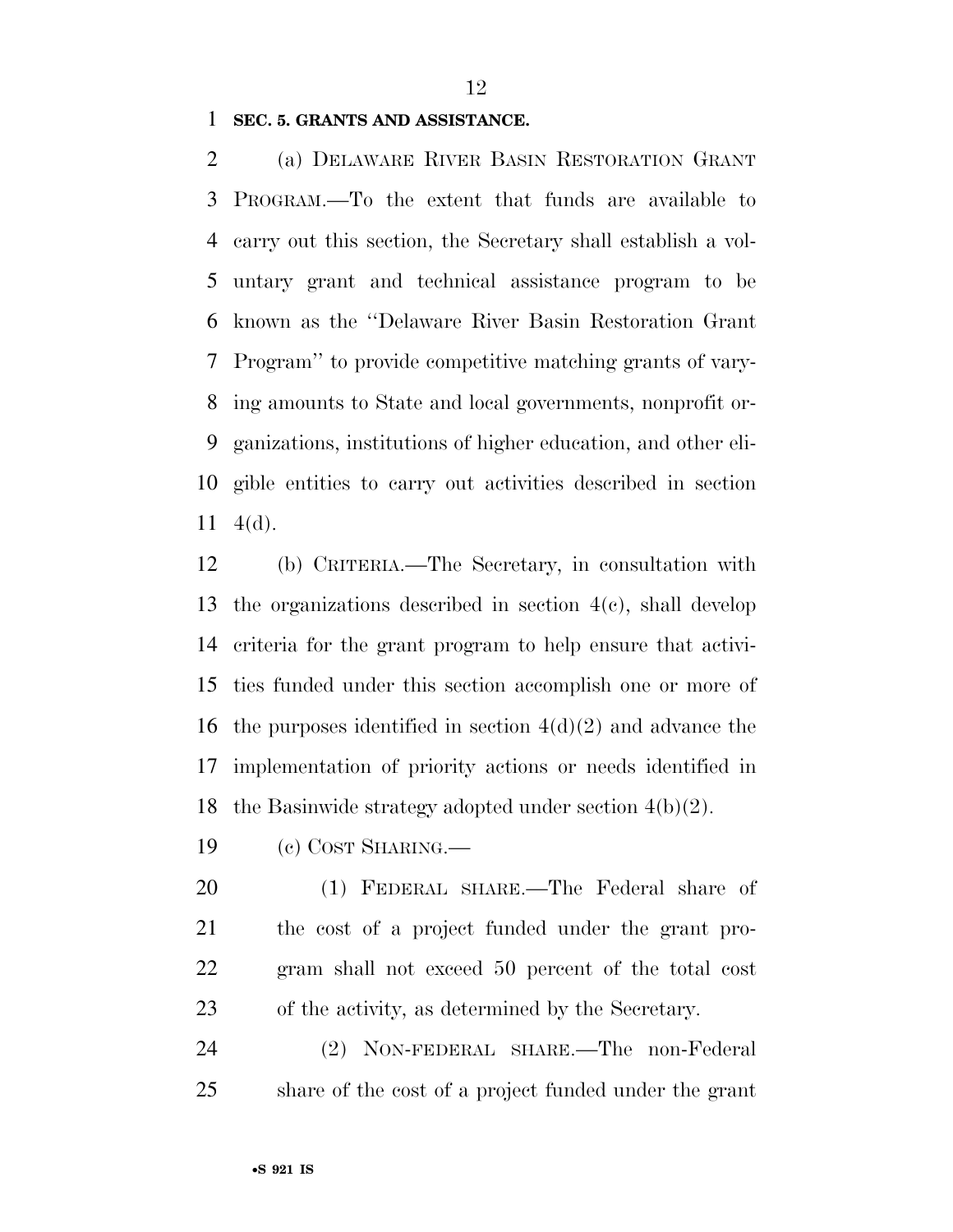| $\mathbf{1}$   | program may be provided in cash or in the form of   |
|----------------|-----------------------------------------------------|
| $\overline{2}$ | an in-kind contribution of services or materials.   |
| 3              | (d) ADMINISTRATION.—                                |
| $\overline{4}$ | (1) IN GENERAL.—The Secretary may enter             |
| 5              | into an agreement to manage the grant program       |
| 6              | with the National Fish and Wildlife Foundation or   |
| 7              | a similar organization that offers grant management |
| 8              | services.                                           |
| 9              | (2) FUNDING.—If the Secretary enters into an        |
| 10             | agreement under paragraph (1), the organization se- |
| 11             | lected shall—                                       |
| 12             | $(A)$ for each fiscal year, receive amounts to      |
| 13             | carry out this section in an advance payment of     |
| 14             | the entire amount on October 1, or as soon as       |
| 15             | practicable thereafter, of that fiscal year;        |
| 16             | (B) invest and reinvest those amounts for           |
| 17             | the benefit of the grant program; and               |
| 18             | (C) otherwise administer the grant pro-             |
| 19             | gram to support partnerships between the pub-       |
| 20             | lic and private sectors in accordance with this     |
| 21             | Act.                                                |
| 22             | (3) REQUIREMENTS.—If the Secretary enters           |
| 23             | into an agreement with the Foundation under para-   |
| 24             | graph (1), any amounts received by the Foundation   |
| 25             | under this section shall be subject to the National |